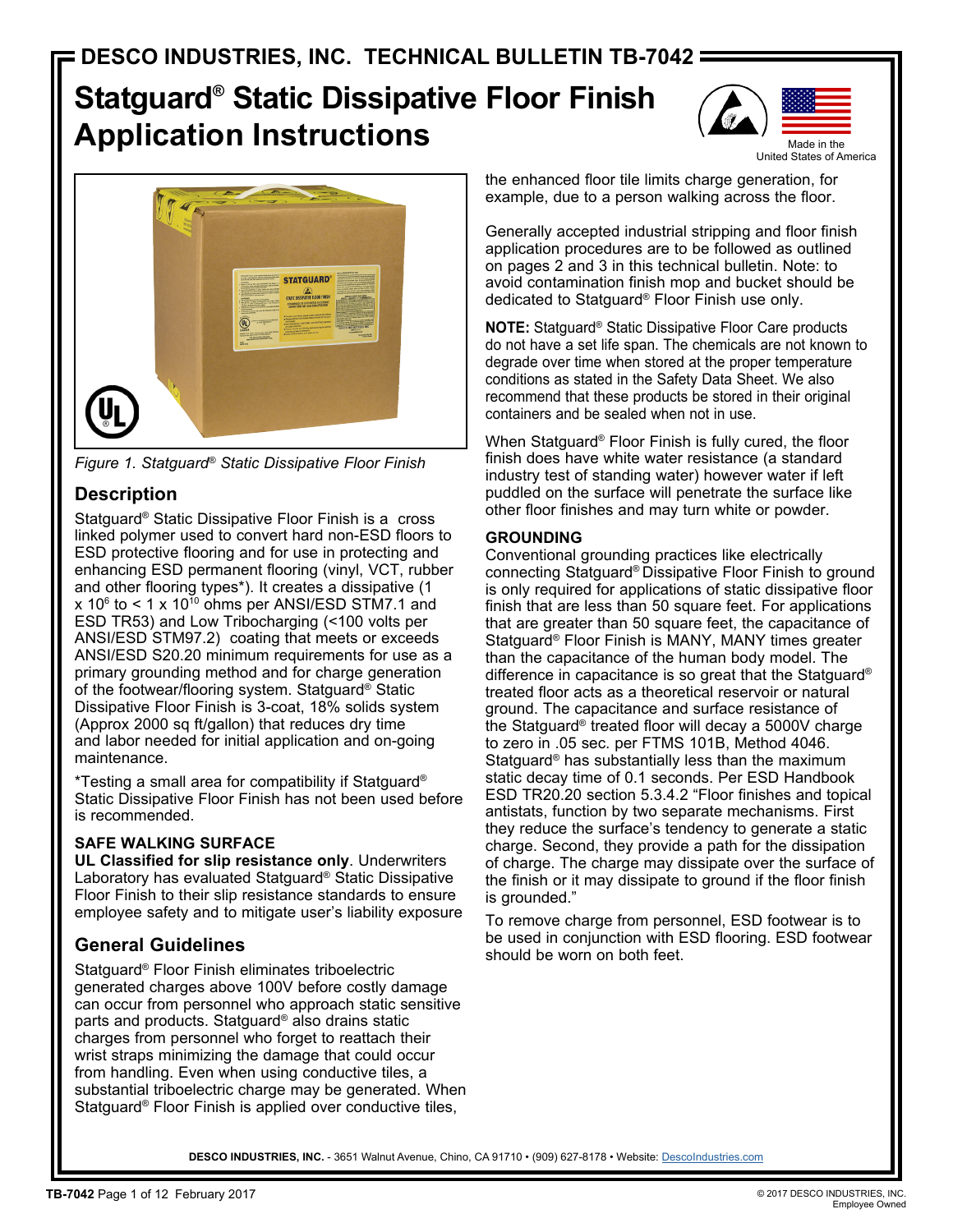

*Figure 2. ESD footwear should be used on ESD flooring*

## **CONCRETE**

Two measures are used to determine a good concrete surface for Statguard® Floor Finish:

- 1. The surface should be cleaned of all contaminants.
- 2. The surface should be dry or sealed.

## **SURFACE**

Surface to be finished should be clean, dry, and smooth. Heavy dirt or grease build up should be removed with a stripper or degreaser. DO NOT use Statguard® on surfaces colder than 45° F. Statguard® Dissipative Floor Finish contains zinc.

### **SEALING**

Surface preparation is absolutely critical for porous materials such as concrete. Proper preparation simplifies application, increases durability, and is essential for proper adhesion of the coating to the substrate. Industrial grade polyurethane, vinyl, or acrylic base sealers are recommended to seal high porosity floors before applying the Statguard® Floor Finish. Enamel can be used for bare wood, and enamel undercoat with rust inhibitor for metal.

New concrete should cure for 60 days before sealing. Not all concrete surfaces are created equal. They vary widely in physical and chemical qualities due to the way the concrete was originally formulated, poured or finished.

Concrete surfaces are very porous and should be properly sealed prior to the application of Statguard® Floor Finish. There are several methods to prepare problem concrete. Each method depends on the condition of the concrete. Cleaning methods range from: sweeping, vacuuming, wire brush, air-blasting, water jet, steam cleaning, or stripping. Adhesion properties for the concrete sealer can be increased by profiling or roughing surface through acid etching, rotary drum sanding, scarifying, or mechanically scratching the surface. The concrete sealer will reduce the porosity of the concrete and provide a smooth and level surface for the finish. The sealer also provides a barrier to prevent any water migrating up through the concrete.

**No Sealer Application:** Sealing is recommended for increasing coverage and correcting problem concrete surfaces that are not dry or free from grease, oil, etc. If the subfloor surface is dry, level, and free from dirt, grease, oil, paint, sealer, old adhesives, and other foreign materials it may be suitable to applying Statguard® finish directly onto the concrete.

# **COVERAGE**

Statguard® Floor Finish covers approximately 2000 square feet per gallon per coat on smooth surfaces. Coverage is less on coarse or textured surfaces. With 18% solids, Statguard® Floor Finish is easier to apply with significantly better productivity than competing brands.

# **DRY TIME**

It is recommended that Statguard® be allowed to dry at room temperature in excess of 70°F for 1 hour or until dry for each coat. At high relative humidity levels, a longer drying time per coat may be necessary. Do not use force air drying. After the last coat, wait 6 hours before any light traffic, 12 hours before regular traffic, 72 hours before any wet maintenance, buffing, burnishing, and heavy equipment and floor truck traffic.

SECURELY CLOSE CONTAINER AFTER EACH USE.

# **Optional Base Coat**

Statguard® Conductive Epoxy or Acrylic Latex Paint can be used as a base coat to enhance the electrical properties where more conductive resistance is needed. Statguard® Dissipative Floor Finish will seal out dirt, debris and protect the conductive surface allowing for ease of maintenance and enhanced shine. Statguard® Dissipative Floor Finish is a polymer base floor finish/ sealer that can be used as a top coat on the Conductive Epoxy or Latex Paint. Two coats are recommended, three coats will enhance electrical properties, durability and reduce frequency of maintenance. Look online at DescoIndustries.com for Technical Bulletin TB-7039 for more information on Statguard® Conductive Epoxy or Acrylic Latex Paint.

# **Floor Preparation - Stripping**

Always use in a well ventilated area. Stripping the floor is recommended for first time application of any finish. New tiles are supplied with a protective factory finish that protects during installation but should be stripped away prior to any floor finish application. Properly maintained floors should be stripped two to four times annually, depending on traffic and buildup of contaminated finish. Statguard® Floor Stripper is recommended.

### **Equipment needed:**

- Push broom
- Single pad 175 rpm swing floor machine (with a black or brown stripping pad)
- Mops (do not use the same mop for stripper and for floor finish)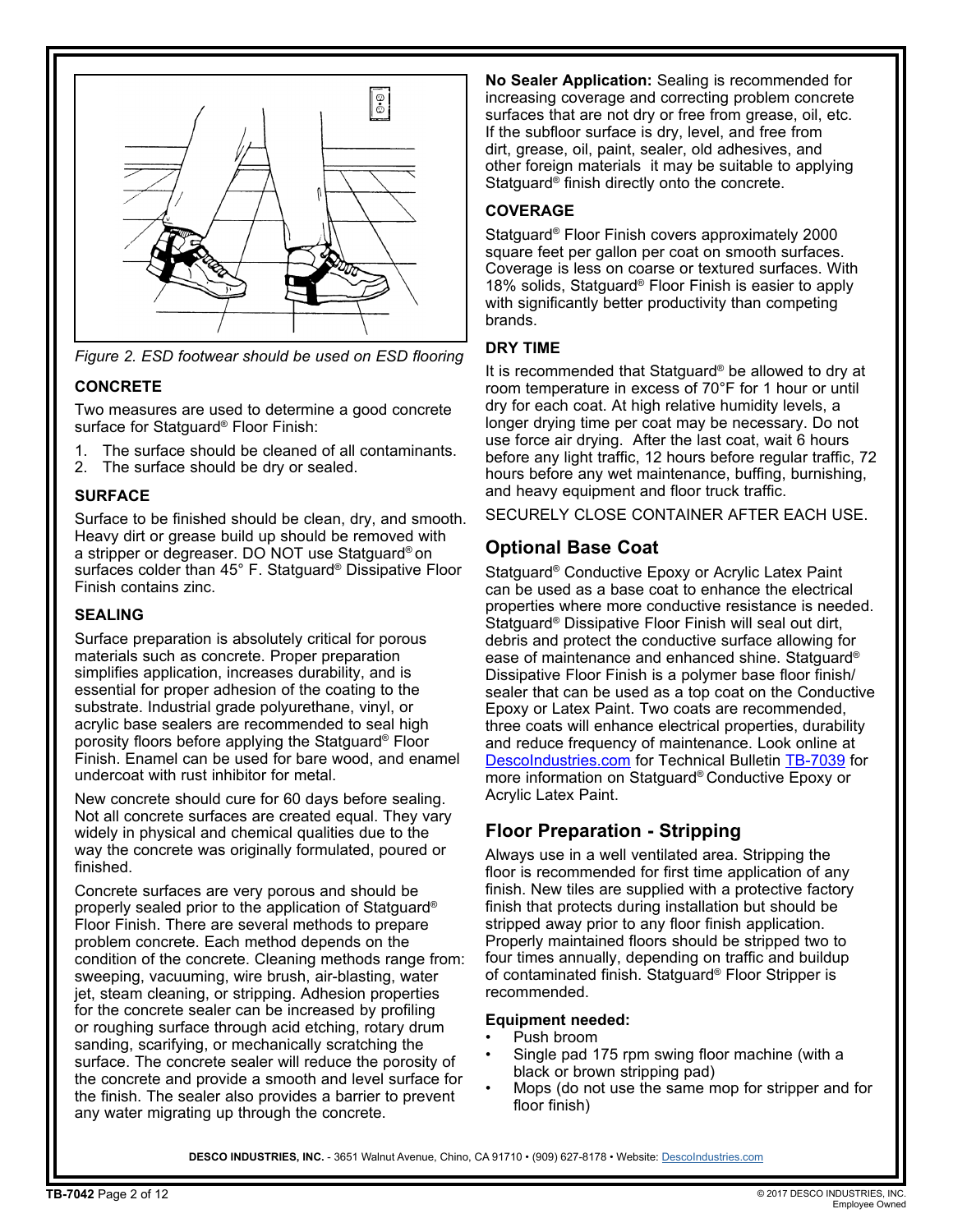- Buckets (do not use the same bucket for stripper and for floor finish)
- Statguard<sup>®</sup> Floor Stripper
- Wet vacuum
- 1. Sweep away all loose dirt and trash.
- 2. Mix Statguard® Floor Stripper 3:1 three (3) parts WARM water to one (1) part stripper.
- 3. Apply stripper liberally to around 200 square foot area in need of stripping. Using a cotton string mop, uniformly distribute the solution. Let the solution stand for 5-15 minutes. Do not let it dry.



*Figure 3. Stripping the floor*

- 4. Scrub the floor with the floor machine at 175 rpm (using a stripping pad soaked in stripping solution). Work methodically, with at least two passes over each area of the floor.
- 5. After scrubbing, pick up the solution with a wet vac or mop.
- 6. Flood rinse the floor with clean, clear water.

**Note:** Using Statguard® Floor Neutralizer can reduce the number of rinse steps needed to get the floor to pH level 7.0 (neutral).

- 7. Pick up the rinse water with a wet vac or mop.
- 8. Repeat step 5 and 6. Entire floor should be rinsed twice.
- 9. Damp mop the floor at least twice with clean mop and clean water (change rinse water frequently to ensure that all stripper solution residue is removed), and let dry.
- 10. Visually inspect floor to be sure all stripper and old polish (shiny spots) have been removed and test pH level.

It is recommended to test the stripped surfaces after the second rinse to ensure that high pH residues are rinsed away. Some high pH strippers will leave a residue behind even after several rinses. A high pH can negatively affect the floor finish curing time as well as other properties of the finish. To test for high pH residue, test either the rinse water or the floor using

either a pH measuring instrument or a piece of pH indicating litmus paper. A safe pH will be 7.0 (neutral).

# **Statguard® Floor Finish Application**

It is recommended that you apply two coats of Statguard® Floor Finish. After stripping the factory finish, new tile will have an initial high porosity and will require three coats on first application. For known high traffic applications, three coats are recommended for extended life.

• If Statguard<sup>®</sup> freezes, allow it to thaw to 70° F and mix completely before application.



*Figure 4. Applying floor finish*



*Figure 5. Applying floor finish with Flat Mop (optional).*

# **FLAT MOP PROGRAM (OPTIONAL)**

- 1. Flat mop can come with a refillable dispenser, that allows for easier determination of proper amount of Floor Finish / sq ft. For example, if the floor finish application rate is 1 gallon / 2000 sq ft, a 32 oz dispenser holds 500 sq ft of finish.
- 2. Flat mopping systems reduce workers fatigue as they are lighter in weight. Roughly three pounds when wet vs the traditional cotton loop mops which can weigh eight to ten pounds when wet.
- 3. The Flat mop with dispenser is faster, as one does NOT need to constantly "dip the mop and squeeze out excess".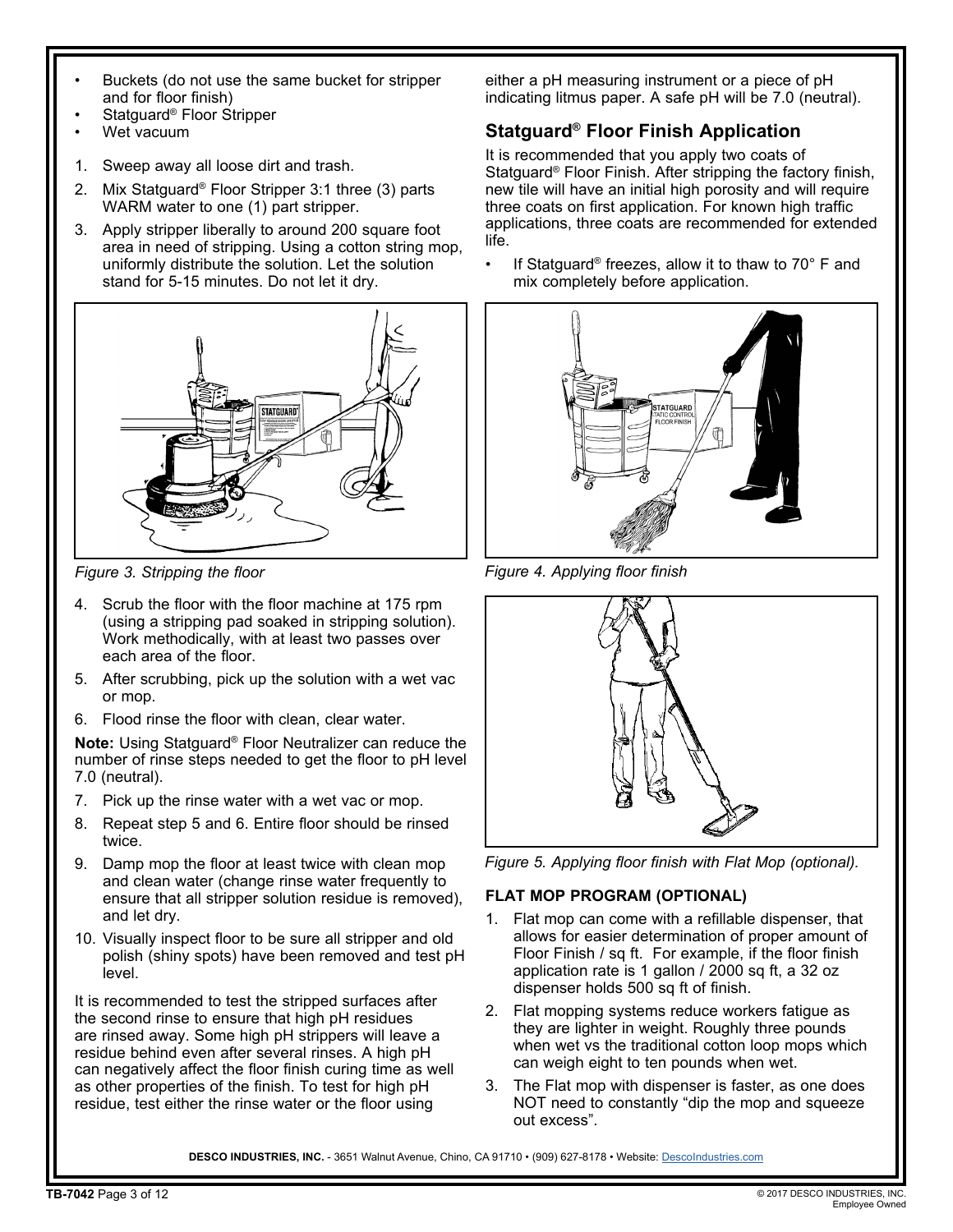4. The flat mop doesn't hold as much residual finish as a string mop, so the application of the proper amount of Floor Finish, is more precise.

### **Equipment needed:**

- Clean rayon (or cotton blend) mop, dedicated to Statguard® Floor Finish use only
- Bucket dedicated to Statguard® Floor Finish use only.
- Flat mop (Optional)
- 1. Pour Statguard® Floor Finish into a clean and dedicated mop bucket and apply with a clean rayon (or cotton blend) mop using a figure 8 motion.
- 2. Let the first coat dry (at least 60 minutes), then apply a second coat. Do not use force air drying.
- 3. Let second coat dry for (at least 60 minutes) to yield a bright gloss. Repeat application to attain higher gloss and higher conductivity (two coats will provide acceptable dissipative resistance on most floors). Keep traffic from the floor for at least six hours after the last coat is applied. See dry time recommendations on page 2 in this technical bulletin.
- 4. One or preferably two additional coats of floor finish should be applied if the floor is to be maintained by dry burnishing or spray buffing.
- 5. Maintain the polish following the Dust Mop, Damp Mop, Floor Cleaner, Dry Burnish, or Spray Buff maintenance procedure below.

# **Statguard® Maintenance**

### **DUST MOP PROGRAM**

1. Keep the floor surface clean. Use an untreated dust mop or push broom nightly or as needed to remove accumulated dirt and insulative contaminant.

### **DAMP MOP PROGRAM**

- 1. Keep the floor surface clean. Use an untreated dust mop or push broom nightly or as needed to remove accumulated dirt and insulative contaminant.
- 2. To damp mop, use a 1 to 3 dilution of Statguard® Floor Finish in water (1 part Statguard® to 3 parts water). Let dry thoroughly. The mop and bucket should be dedicated to Statguard® use only.

### **MOP and RECOAT PROGRAM**

To replenish solids that are worn away over time, a mop and recoat can be done after cleaning the surface. This can improve gloss and snap back electrical properties.

- 1. Follow the Damp Mop Program to clean the surface above (do not use the floor cleaner)
- 2. Pour Statguard® Floor Finish (undiluted) into a clean and dedicated mop bucket and apply a medium coat with a clean rayon (or cotton blend) mop using a figure 8 motion.
- 3. Let the coat dry (at least 60 minutes), then apply a second coat if needed. Do not use forced air drying.

# **FLOOR CLEANER PROGRAM**

Statguard® Floor Cleaner will clean surface stains and heel marks. As a cleaner it will reduce the gloss of the floor. Do not re-apply Statguard® finish after using Statguard® Floor Cleaner, see Mop and Recoat program.

### **Heavy-Moderate Traffic:**

Clean once a week, or as dictated by floor appearance.

### **Low Traffic Floors:**

Clean floors as dictated by floor appearance.

- 1. Dust mop with untreated mop.
- 2. Dilute Statguard® Dissipative Floor Cleaner 10 parts clean water to 1 part Floor Cleaner. For example, use five (5) gallons of clean water to two (2) quarts of floor cleaner.
- 3. Damp mop floor with cleaner solution and let dry thoroughly. The mop and bucket should be dedicated to Statguard® use only.

### **DRY BURNISH PROGRAM**

### **Heavy-Moderate Traffic:**

A dry burnish program will increase gloss and remove surface imperfections.

Dry burnish once a week or as dictated by floor appearance.

### **Low Traffic Floors:**

Dry burnish as dictated by floor appearance.

- 1. Dust mop with an untreated mop.
- 2. Dry burnish at 1000-2000 rpm.
- 3. After dry burnish, dry mop the area with an untreated dry mop if necessary.

### **PRAY BUFF PROGRAM**

A spray buff program will repair scratches, marks, and other imperfections as well as gloss.

#### **Heavy-Moderate Traffic:**

Spray buff once a week or as dictated by appearance.

#### **Low Traffic Floors:**

Spray buff as dictated by floor appearance.

#### **Equipment needed:**

- Untreated dust mop
- Spray bottle
- 175-1500 rpm buffing machine with appropriate pad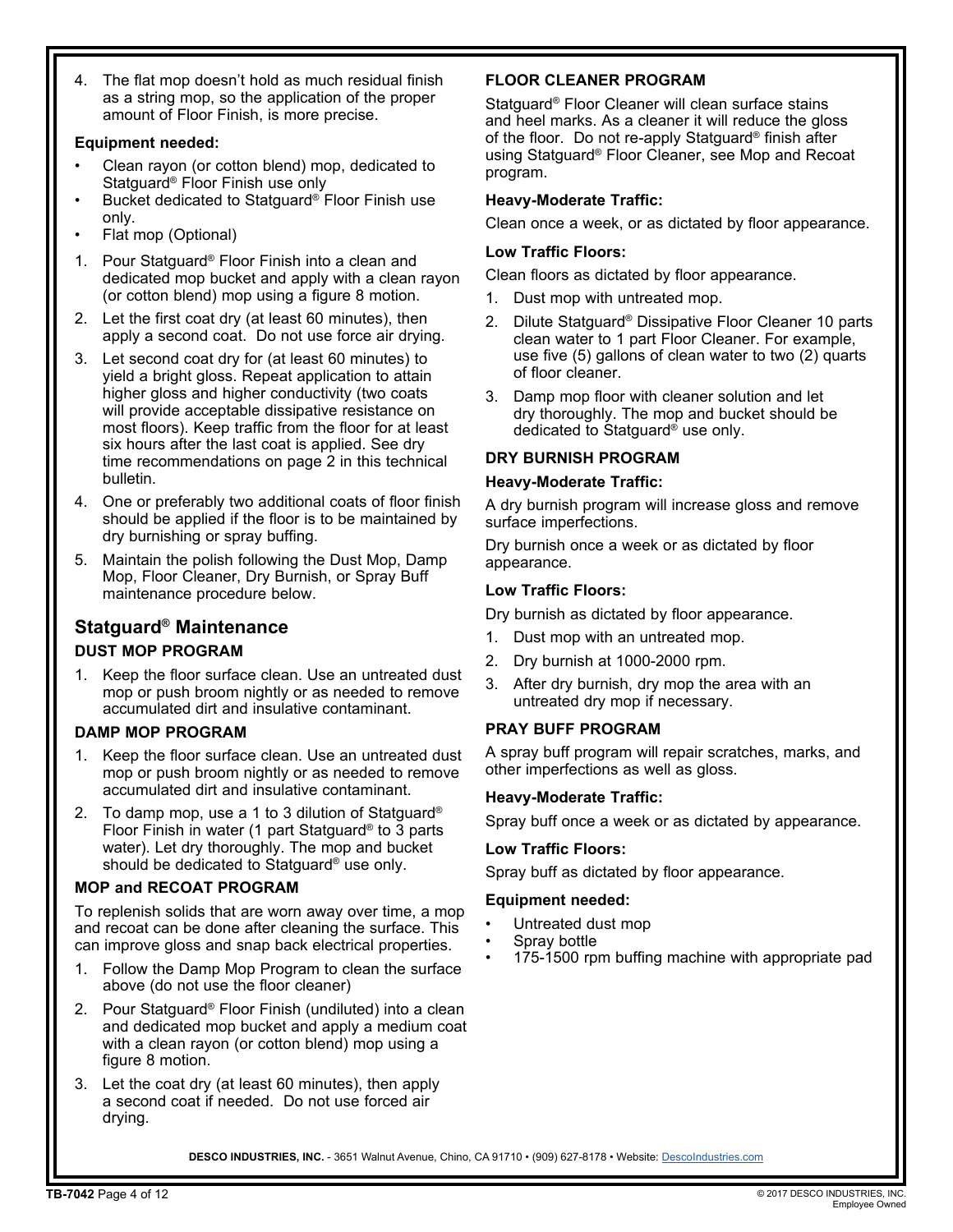

*Figure 6. Applying Spray Buff*

- 1. Dust mop with an untreated mop or push broom.
- 2. At 175-300 rpm, use a red pad. At 1000-1500 rpm use a white or beige pad.
- 3. Spray a small area with a mixture of one part Statguard® and two parts water. Spray lightly.
- 4. Buff the sprayed area until clean and glossy. All black marks and scuffs should be removed.
- 5. After high speed spray buffing, dry mop the area, if needed, with an untreated mop.

# **Physical Properties**

| <b>Base</b>                     | <b>Acrylic Polymer</b>                                                                     |
|---------------------------------|--------------------------------------------------------------------------------------------|
| <b>Description</b>              | <b>Aqueous Acrylic Emulsion</b><br>Non-hazardous material as<br>defined in (29 CFR 1915.4) |
| <b>Abrasion Resistance</b>      | Exc. Crockmeter at 50% RH                                                                  |
| Color                           | Off White Opaque                                                                           |
| <b>Density</b>                  | 8.42 lbs/gal                                                                               |
| Freeze/Thaw<br><b>Stability</b> | Exc. 3 Cycles at -10°C                                                                     |
| рH                              | 8.8                                                                                        |
| <b>Slip Resistance</b>          | UL Approved*                                                                               |
| %Solid                          | 18%                                                                                        |
| Solvent                         | Water                                                                                      |
| <b>Thermal Stability</b>        | Exc. 50°C/1 month                                                                          |
| Viscosity                       | $3.3$ cps                                                                                  |
| <b>Working Humidity</b>         | Range 30-60% RH                                                                            |

*\*Underwriters Laboratory (UL) tested for slip resistance only. Authorization and Registration Number SA6524.*

# **Electrical Properties**

| <b>Surface Resistance</b> | 1 x 10 $\degree$ to <1 x 10 $\degree$ ohms per<br>ANSI/ESD S7.1 and ESD<br>TR53 |
|---------------------------|---------------------------------------------------------------------------------|
| <b>Low Charging</b>       | <50 volts per ANSI/ESD<br>STM97.2                                               |
| <b>Charge Decay</b>       | 5000V to 0 in 0.01 sec per<br><b>FTMS 101C 4046</b>                             |

## **CLEAN ROOM CHARACTERISTICS**

| Contaminant    | <b>Dried Film</b> | Liquid<br>(Outgassing) |
|----------------|-------------------|------------------------|
| Sodium         | Zero              | Zero                   |
| Fluoride       | Zero              | Zero                   |
| Chloride       | Zero              | Zero                   |
| <b>Bromide</b> | Zero              | Zero                   |
| Iodide         | Zero              | Zero                   |

- Dried film testing was completed to simulate particulating.\*\*
- Liquid analysis completed using GLC (gas-liquid chromatography)\*\*

*\*\* Analysis conducted at Armstrong Corporate Research Center, Lancaster, PA.*

# **Testing**

In order to confirm the performance of Statguard® Dissipative Floor Finish the surface resistance and charge generation of the flooring/footwear system should be checked periodically. Testing either point to point resistance (Rtt), resistance to ground (Rtg) and charge generation per ESD TR53 and S20.20 will indicate if the floor finish needs surface maintenance. High floor traffic areas will need more frequent maintenance than low traffic areas. For verification of surface resistance, we recommend the use of our Surface Resistance Meter and for charge generation of the flooring/footwear system we recommend the Kasuga Body Potential Meter.

![](_page_4_Picture_19.jpeg)

*Figure 7. Surface Resistance Meter Kit*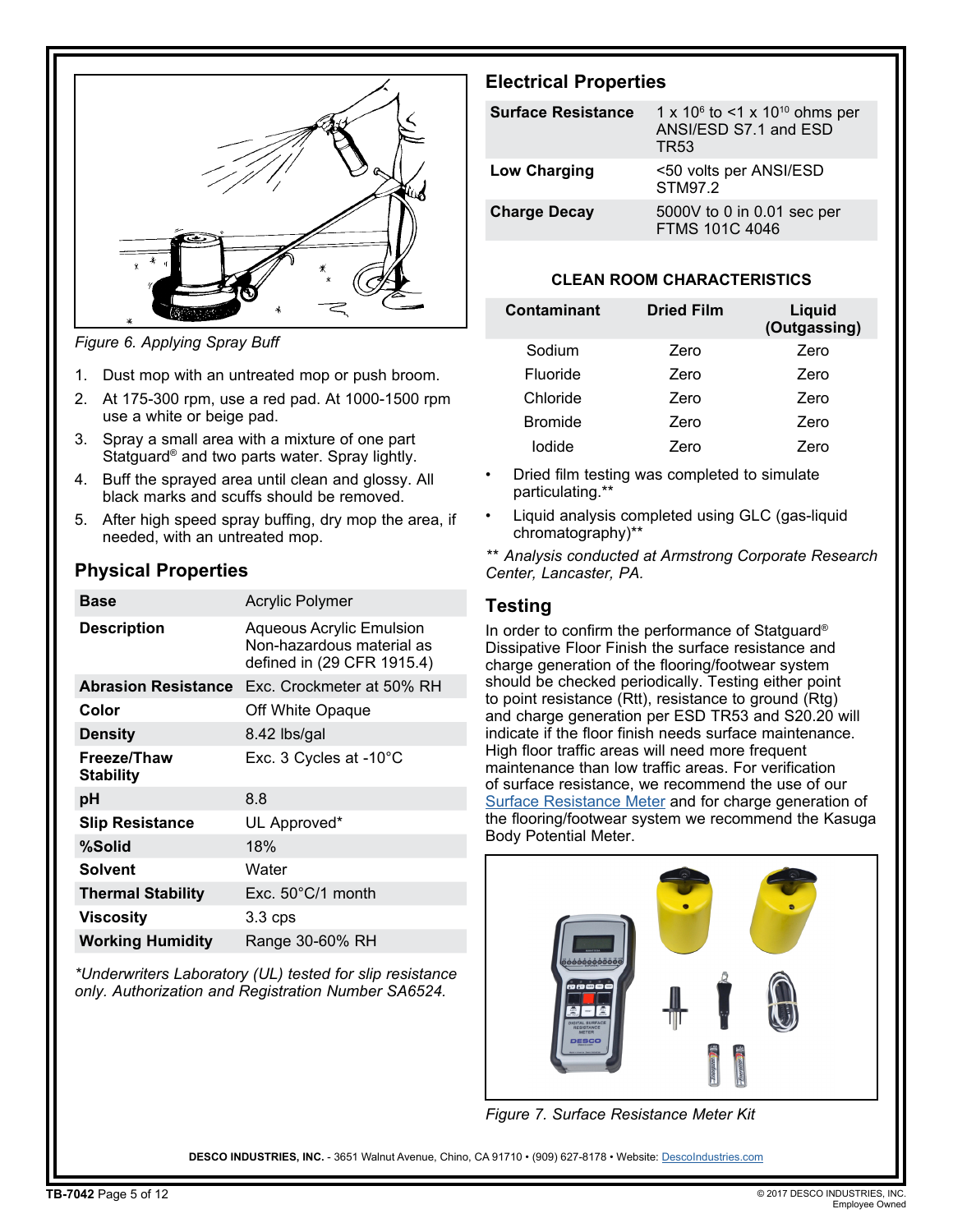**RoHS, REACH, and Conflict Minerals Statement** See the Desco Industries RoHS, REACH, and Conflict Minerals Statement: http://www.descoindustries.com/ROHS.aspx

**Desco Industries Limited Warranty** See the Desco Industries Limited Warranty: http://www.descoindustries.com/Warranty.aspx

**Statguard® Static Dissipative is available from these Desco Industries brands:**

# **DESCO**

# **for service and support in North America**

| 2.5 Gallons | 10511 |
|-------------|-------|
| 5 Gallons   | 10512 |
| 55 Gallons  | 10520 |

# **CHARLESWATER**

**for service and support in United Kingdom** 10 Litres 71046

# **Vermason**

**for service and support in United Kingdom** 10 Litres 220521

**DESCO ASIA** 

# **for service and support in Asia**

| 10 Liters  | 10511 |
|------------|-------|
| 20 Liters  | 10512 |
| 200 Liters | 10520 |

# **DESCO JAPAN**

| for service and support in Japan |       |
|----------------------------------|-------|
| 10 Liters                        | 10511 |
| 20 Liters                        | 10512 |
| 200 Liters                       | 10520 |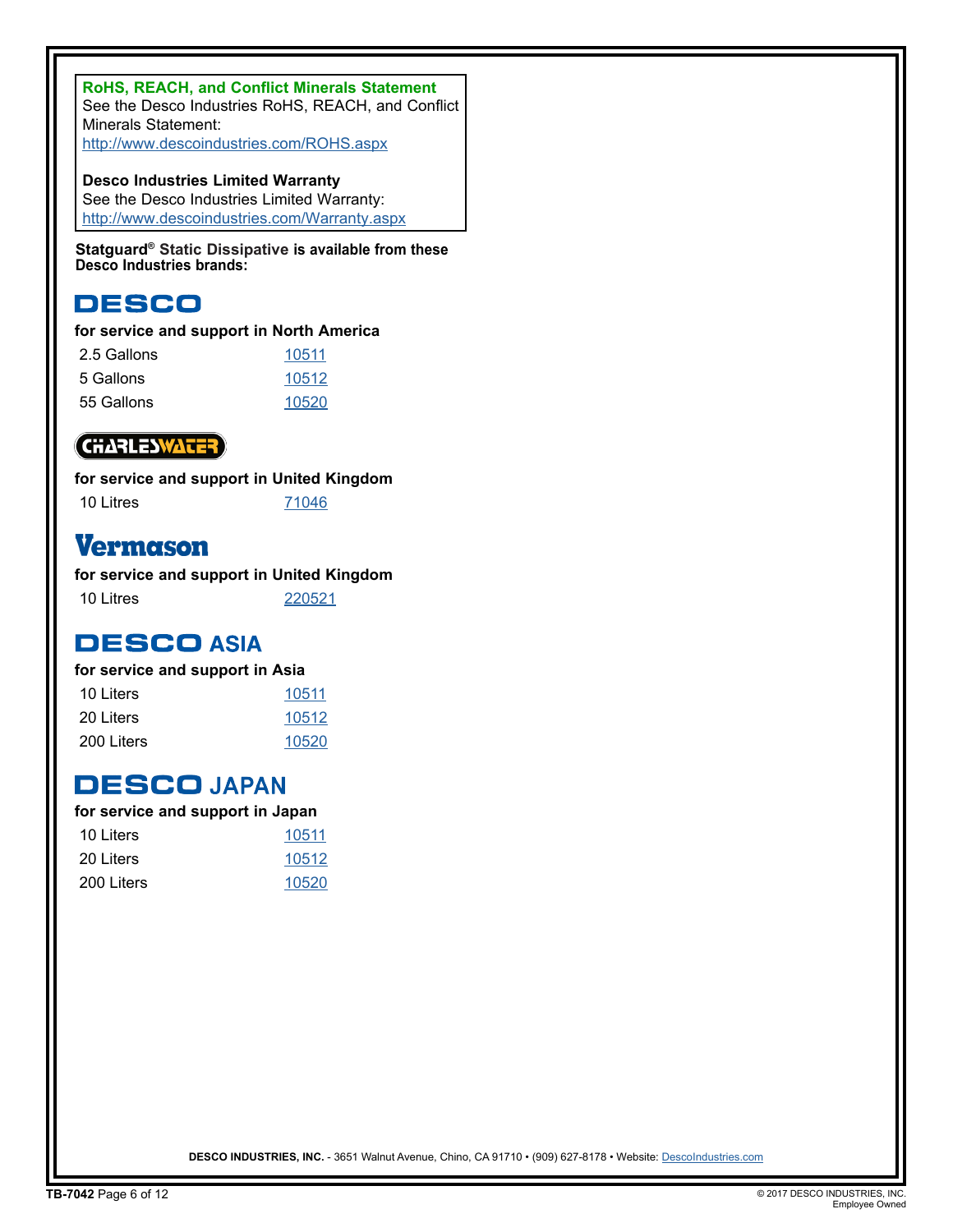| <b>Safety Data Sheet</b><br>May be used to comply with ANSI Z400.1-2004, 29<br>CFR 1910.1200, Regulation (EC) No 1272/2008 (CLP |                                                                                                                                                                                                                                                                                                                                                                                                            | Flammability<br><b>NFPA Designation 704</b><br>(Red)<br>Health<br>0<br>(Blue)<br>Degree of Hazard<br>2<br>0<br>$4 =$ Extreme<br>$1 =$ Slight |  |
|---------------------------------------------------------------------------------------------------------------------------------|------------------------------------------------------------------------------------------------------------------------------------------------------------------------------------------------------------------------------------------------------------------------------------------------------------------------------------------------------------------------------------------------------------|----------------------------------------------------------------------------------------------------------------------------------------------|--|
| Regulation) and GHS. Standards must be consulted for<br>specific requirements.                                                  |                                                                                                                                                                                                                                                                                                                                                                                                            | Instability<br>$3 = High$<br>$0 =$ Insignificant<br>(Yellow)<br>$2 =$ Moderate<br>Special Hazard                                             |  |
| Revision Date: 2016-10-12                                                                                                       |                                                                                                                                                                                                                                                                                                                                                                                                            | HMIS RATING: Health 1, Flammability 0, Physical Hazard 0, Personal Protection B                                                              |  |
|                                                                                                                                 |                                                                                                                                                                                                                                                                                                                                                                                                            | SECTION 1 — IDENTIFICATION OF THE SUBSTANCE/MIXTURE AND OF THE COMPANY/UNDERTAKING                                                           |  |
| 1.1 Product identifiers                                                                                                         |                                                                                                                                                                                                                                                                                                                                                                                                            |                                                                                                                                              |  |
| <b>Product Name:</b><br>EC No.:<br><b>REACH Registration No.:</b><br>CAS No.:                                                   | None<br>None<br>None                                                                                                                                                                                                                                                                                                                                                                                       | Statguard <sup>®</sup> Static Dissipative Floor Finish                                                                                       |  |
| 1.2 Relevant identified uses of the substance or mixture and uses advised against                                               |                                                                                                                                                                                                                                                                                                                                                                                                            |                                                                                                                                              |  |
| Identified use:                                                                                                                 | Floor Finish                                                                                                                                                                                                                                                                                                                                                                                               |                                                                                                                                              |  |
| 1.3 Details of the supplier of the safety data sheet                                                                            |                                                                                                                                                                                                                                                                                                                                                                                                            |                                                                                                                                              |  |
| Manufacturer:                                                                                                                   | Desco Industries, Inc.<br>One Colgate Way.<br>Canton, MA 02021<br>781-821-8370                                                                                                                                                                                                                                                                                                                             |                                                                                                                                              |  |
| Email Address:                                                                                                                  | Service@DescoIndustries.com                                                                                                                                                                                                                                                                                                                                                                                |                                                                                                                                              |  |
| 1.4 Emergency telephone number<br><b>Emergency Number:</b>                                                                      | 781-821-8370                                                                                                                                                                                                                                                                                                                                                                                               |                                                                                                                                              |  |
| <b>SECTION 2 - HAZARDS IDENTIFICATION</b>                                                                                       |                                                                                                                                                                                                                                                                                                                                                                                                            |                                                                                                                                              |  |
| 2.1 Classification of substance or mixture                                                                                      |                                                                                                                                                                                                                                                                                                                                                                                                            |                                                                                                                                              |  |
| Reproductive                                                                                                                    | Category 2                                                                                                                                                                                                                                                                                                                                                                                                 |                                                                                                                                              |  |
| 2.2 Label elements                                                                                                              |                                                                                                                                                                                                                                                                                                                                                                                                            |                                                                                                                                              |  |
| Symbol:                                                                                                                         | Flame, Exclamation mark.                                                                                                                                                                                                                                                                                                                                                                                   |                                                                                                                                              |  |
| Signal word:                                                                                                                    | Warning.                                                                                                                                                                                                                                                                                                                                                                                                   |                                                                                                                                              |  |
| Hazard statement:                                                                                                               | (H361): Suspected of damaging fertility or the unborn child.                                                                                                                                                                                                                                                                                                                                               |                                                                                                                                              |  |
| Precautionary statements:                                                                                                       | (P308 + 313): IF exposed or concerned: Get medical advice/attention<br>(P201): Obtain special instruction before use.<br>(P202): Do not handle until all safety precautions have been read and<br>understood.<br>(P281): Use personal protective equipment as required.<br>(P405): Store locked up.<br>(P501): Dispose of contents/container in compliance with Local, Federal or<br>National regulations. |                                                                                                                                              |  |
| 2.3 Other hazards<br>N/A                                                                                                        |                                                                                                                                                                                                                                                                                                                                                                                                            |                                                                                                                                              |  |
| <b>SECTION 3 — COMPOSITION/INFORMATION ON INGREDIENTS</b><br><b>3.1 Substances</b>                                              |                                                                                                                                                                                                                                                                                                                                                                                                            |                                                                                                                                              |  |
| <b>Hazardous Ingredients</b>                                                                                                    | <b>CAS No.</b>                                                                                                                                                                                                                                                                                                                                                                                             | Weight %                                                                                                                                     |  |
| Trade Secret 120505MA106                                                                                                        | None                                                                                                                                                                                                                                                                                                                                                                                                       | $< 1\%$                                                                                                                                      |  |
| 3.2 Mixtures                                                                                                                    |                                                                                                                                                                                                                                                                                                                                                                                                            |                                                                                                                                              |  |
| N/A                                                                                                                             |                                                                                                                                                                                                                                                                                                                                                                                                            |                                                                                                                                              |  |
|                                                                                                                                 |                                                                                                                                                                                                                                                                                                                                                                                                            |                                                                                                                                              |  |
|                                                                                                                                 |                                                                                                                                                                                                                                                                                                                                                                                                            | DESCO INDUSTRIES, INC. - 3651 Walnut Avenue, Chino, CA 91710 · (909) 627-8178 · Website: Descolndustries.com                                 |  |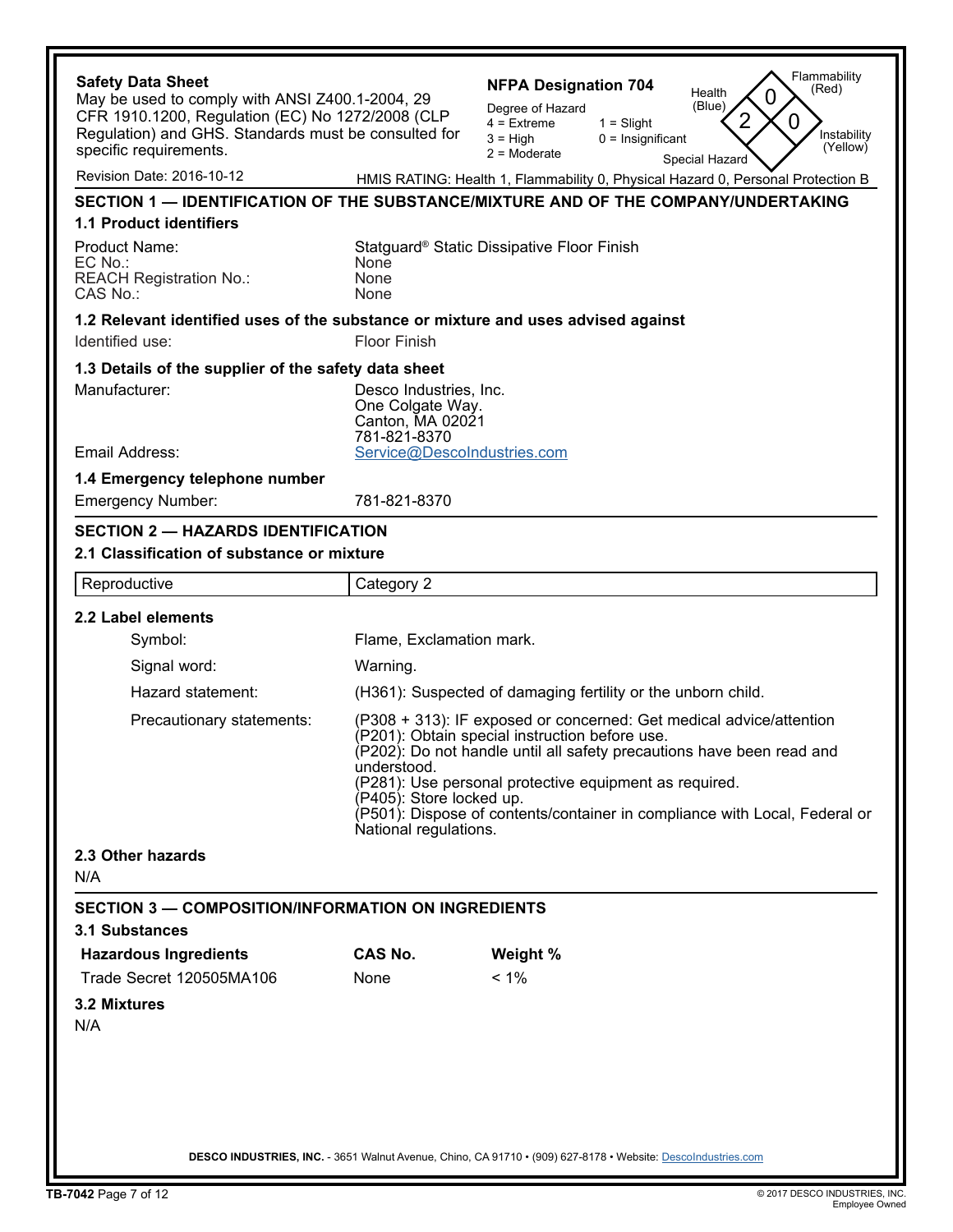# **SECTION 4 — FIRST AID MEASURES**

### **4.1 Description of first aid measures**

| Eye Contact               | Flush with water for at least 15 minutes. Remove contact lenses, if present<br>and easy to do. Continue rinsing. If eye irritation persists: Get medical<br>advice/attention. |
|---------------------------|-------------------------------------------------------------------------------------------------------------------------------------------------------------------------------|
| <b>Skin Contact</b>       | Wash with soap and water. If skin irritation occurs: Get medical advice/<br>attention.                                                                                        |
| Ingestion                 | Drink several glasses of water. DO NOT induce vomiting. Contact a<br>physician.                                                                                               |
| Inhalation                | Move subject to fresh air.                                                                                                                                                    |
| <b>Medical Conditions</b> | Generally Aggravated by Exposure Overexposure may aggravate Asthma.                                                                                                           |

### **4.2 Most important symptoms and effects, both acute and delayed**

N/A

### **4.3 Indication of any immediate medical attention and special treatment needed** N/A

## **SECTION 5 — FIRE FIGHTING MEASURES**

### **5.1 Extinguishing media**

Suitable Extinguishing Media Foam,  $CO<sub>2</sub>$ , DC, and water

Unsuitable Extinguishing Methods N/A

**5.2 Special hazards arising from the substance or mixture**

N/A

# **5.3 Advice for firefighters**

In the event of fire wear self-contained breathing apparatus.

# **SECTION 6 — ACCIDENTAL RELEASE MEASURES**

### **6.1 Personal precautions, protective equipment and emergency procedures**

Wearing protective clothing. Inhalation protection. Extinguish all ignition sources.

### **6.2 Environmental precautions**

Keep spills and cleaning runoffs out of municipal sewers and open bodies of water.

# **6.3 Methods and materials for containment and cleaning up**

Absorb with sand or other diminishing material. Coagulate the emulsion by the stepwise of Ferric Chloride and Lime. Remove the clear supernatant liquid and flush to a chemical sewer. Incinerate the solids and the contaminated material according to local and federal regulations.

# **6.4 Reference to other sections**

See SECTION 13, Disposal Considerations, for information regarding the disposal of contained spills. If Material is Released/Spilled: Keep spectators away. Contain spill with inert material (e.g. sand, earth). Keep spills and cleaning runoffs out of municipal sewers and open bodies of water.

# **SECTION 7 — HANDLING AND STORAGE**

# **7.1 Precautions for safe handling**

Use in well-ventilated areas; avoid breathing vapors. Keep containers closed when not in use. Avoid from freezing.

# **7.2 Conditions for safe storage, including any incompatibilities**

Store in a cool, dry place with adequate ventilation. Keep from freezing - product may coagulate. Storage temperature: Max. 49°C/120°F 1°C/34°F

# **7.3 Specific end uses**

N/A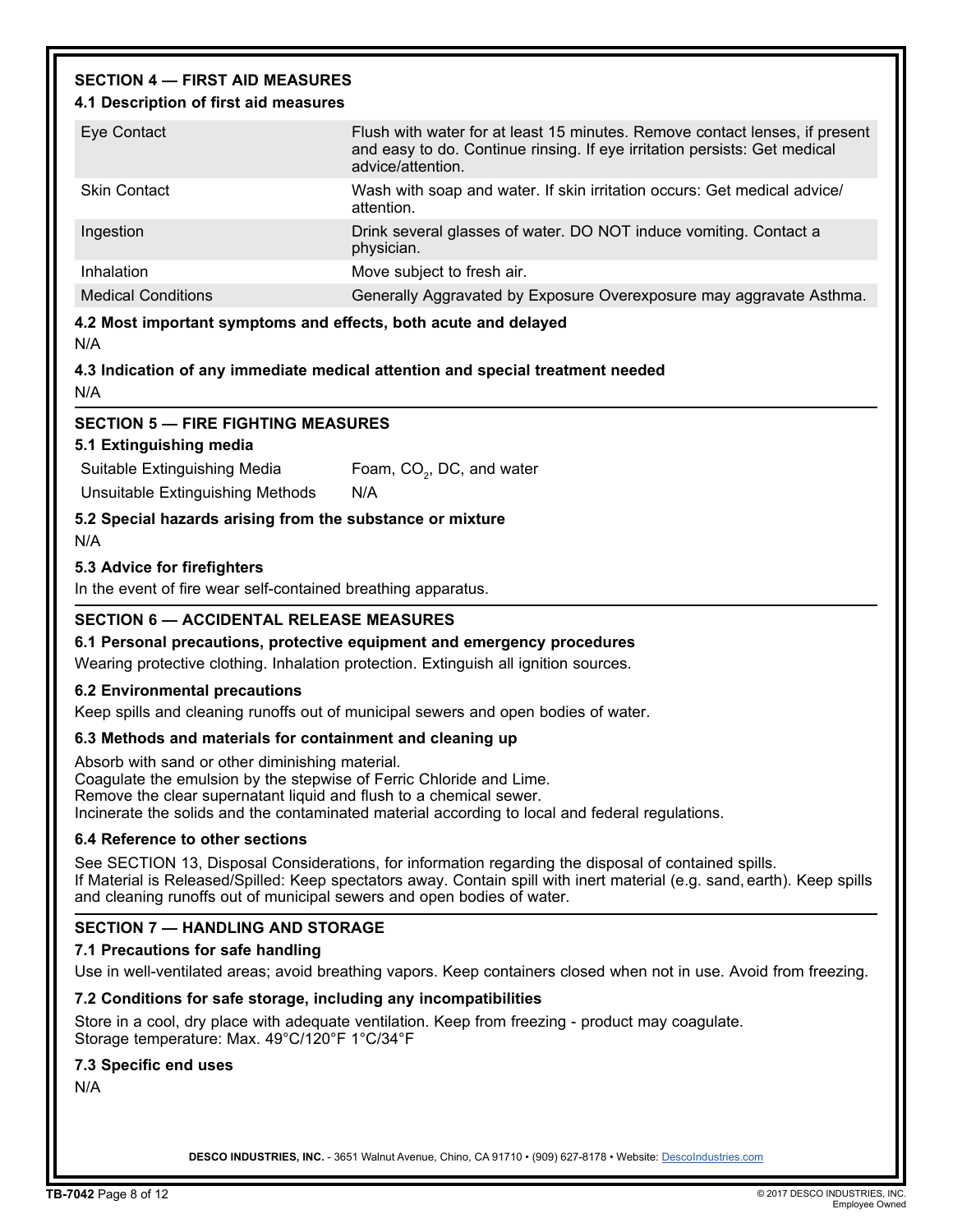# **SECTION 8 — EXPOSURE CONTROL / PERSONAL PROTECTION**

### **8.1 Control parameters**

N/A

### **8.2 Exposure controls Individual protection measures**

| Eye/Face Protection           | Use safety glasses. Where contact with the material is likely, chemical<br>goggles are recommended because eye contact may cause discomfort even though it is unlikely to cause injury. |
|-------------------------------|-----------------------------------------------------------------------------------------------------------------------------------------------------------------------------------------|
| <b>Skin Protection</b>        | No precautions other than clean body covering clothing should be needed.                                                                                                                |
| <b>Hand Protection</b>        | Chemical protective gloves is not needed when handling this material.<br>Consistent with general hygienic practice for any material, skin contact<br>should be minimized.               |
| <b>Respiratory Protection</b> | Atmospheric levels should be maintained below the exposure guideline.                                                                                                                   |
| Ingestion                     | Use good personal hygiene. Do not consume or store food in the work<br>area. Wash hands before smoking or eating.                                                                       |

## **SECTION 9 — PHYSICAL AND CHEMICAL PROPERTIES**

### **9.1 Information on basic physical and chemical properties**

| Appearance:                                | Liquid.                                                                                                         |  |  |
|--------------------------------------------|-----------------------------------------------------------------------------------------------------------------|--|--|
| Color:                                     | Opaque, tan liquid.                                                                                             |  |  |
| Odor:                                      | Wax or ammoniacal odor.                                                                                         |  |  |
| Odor Threshold:                            | $N/A$ .                                                                                                         |  |  |
| pH:                                        | $8.0 - 9.0$                                                                                                     |  |  |
| <b>Melting Point:</b>                      | $N/A$ .                                                                                                         |  |  |
| <b>Boiling Point:</b>                      | >200°F (93.3°C)                                                                                                 |  |  |
| Flash Point:                               | Noncombustible                                                                                                  |  |  |
| Evaporation rate:                          | N/A                                                                                                             |  |  |
| Flammability:                              | Classification according to EC-regulations as "non-flammable".                                                  |  |  |
| Upper flammability or explosive limits:    | N/A                                                                                                             |  |  |
| Lower flammability or explosive limits:    | N/A                                                                                                             |  |  |
| Vapor Pressure (mm Hg):                    | N/A                                                                                                             |  |  |
| Vapor Density (air=1):                     | N/A                                                                                                             |  |  |
| <b>Relative Density:</b>                   | 8.6 lbs./gal at 20°C                                                                                            |  |  |
| Specific Gravity $(H2O = 1)$ :             | > 1.0                                                                                                           |  |  |
| Solubility:                                | Completely                                                                                                      |  |  |
| Partition coefficient:                     | N/A                                                                                                             |  |  |
| Auto-ignition temperature:                 | N/A                                                                                                             |  |  |
| Decomposition temperature:                 | N/A                                                                                                             |  |  |
| Viscosity:                                 | 3.3 cps                                                                                                         |  |  |
| Explosive properties:                      | N/A                                                                                                             |  |  |
| Oxidizing properties:                      | N/A                                                                                                             |  |  |
| 9.2 Other information                      |                                                                                                                 |  |  |
| <b>VOC</b>                                 | $0\%$ *                                                                                                         |  |  |
|                                            | *Per Title 17, California Code of Regulations, Division 3, Chapter 1, Subchapter 8.5, Article 2, Section 94508. |  |  |
| <b>CECTION 40 CTADILITY AND DEACTIVITY</b> |                                                                                                                 |  |  |

### **SECTION 10 — STABILITY AND REACTIVITY**

**10.1 Reactivity** N/A

**10.2 Chemical stability** Stable product at normal conditions.

### **10.3 Possibility of hazardous reactions** N/A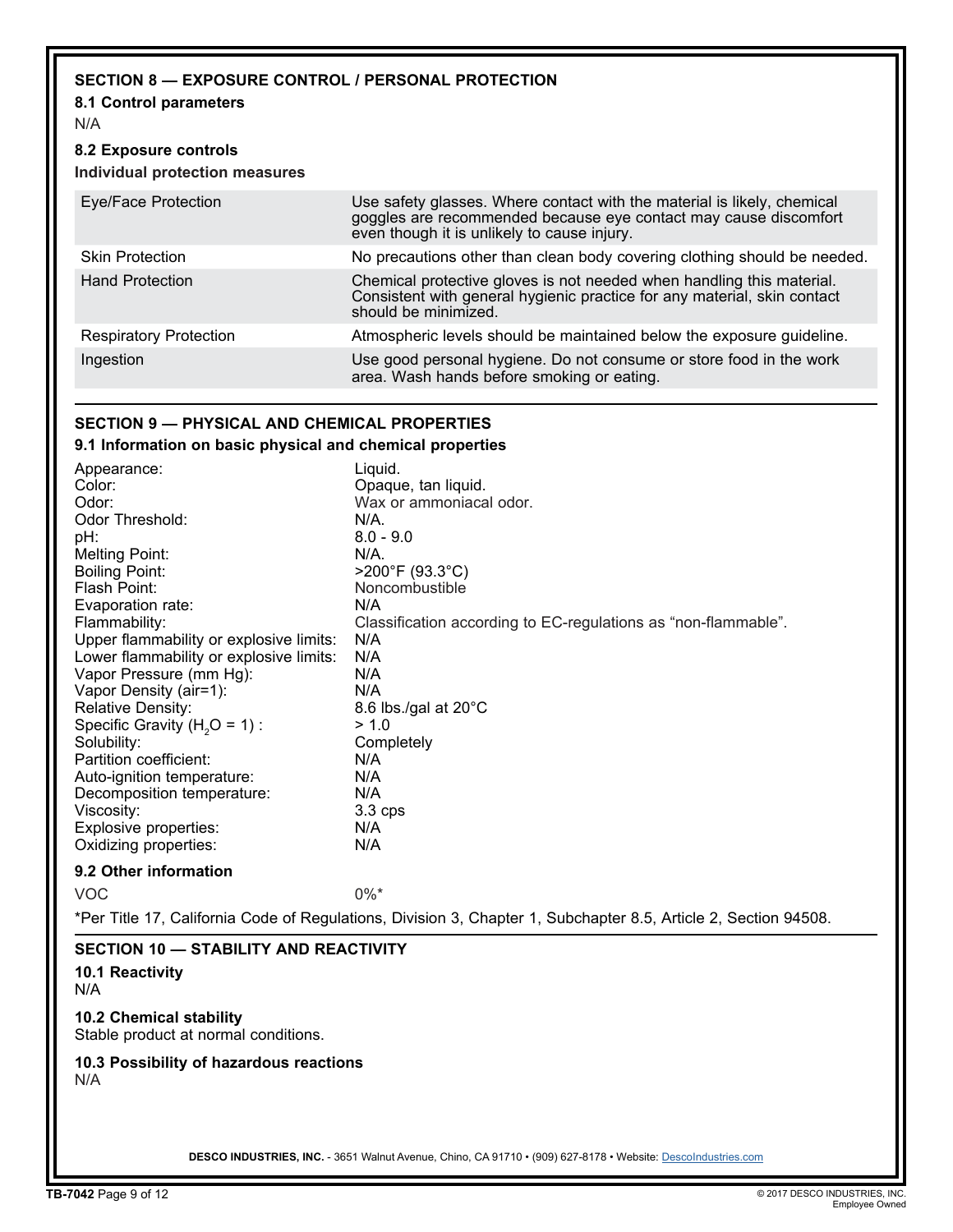| 10.5 Incompatible materials                                                                   |                                                                          |                                                                                                       |
|-----------------------------------------------------------------------------------------------|--------------------------------------------------------------------------|-------------------------------------------------------------------------------------------------------|
| N/A                                                                                           |                                                                          |                                                                                                       |
| 10.6 Hazardous decomposition products<br>Thermal decomposition may yield acrylic monomers.    |                                                                          |                                                                                                       |
| <b>SECTION 11 - TOXICOLOGICAL INFORMATION</b>                                                 |                                                                          |                                                                                                       |
| 11.1 Information on toxicological effects                                                     |                                                                          |                                                                                                       |
| <b>Acute Effects</b>                                                                          |                                                                          |                                                                                                       |
| <b>Skin Contact</b>                                                                           |                                                                          | May cause mild skin irritation. May be harmful if absorbed through the skin                           |
| Eye Contact                                                                                   |                                                                          | May cause mild eye irritation.                                                                        |
| Ingestion                                                                                     |                                                                          | May be harmful if swallowed.                                                                          |
| Inhalation                                                                                    |                                                                          | May be harmful if inhaled. Material is irritating to mucous membranes and<br>upper respiratory tract. |
| <b>Acute Toxicity</b>                                                                         |                                                                          |                                                                                                       |
| Diethylene Glycol Monoethyl Ether (CAS No. 111-90-0)                                          |                                                                          |                                                                                                       |
| <b>Oral Toxicity</b>                                                                          | (Rat)                                                                    | $LD50 = 1,920 - 9,050$ mg/kg                                                                          |
| <b>Skin Absorption</b>                                                                        | $> 8,400$ mg/kg                                                          |                                                                                                       |
| Trade Secret 120505MA106                                                                      |                                                                          |                                                                                                       |
| <b>Oral Toxicity</b>                                                                          | (Rat)                                                                    | $LD50 = 710$ mg/kg                                                                                    |
| <b>Inhalation Toxicity</b>                                                                    | (Rat)                                                                    | $LD50 = 5.53$ mg/L/4 hrs                                                                              |
| <b>Dermal Toxicity</b>                                                                        | (Rat)                                                                    | $LD50 > 2,000$ mg/kg                                                                                  |
| <b>Skin Toxicity Effects</b>                                                                  | (Rabbit)                                                                 | Irritating                                                                                            |
| <b>Eye Toxicity Effects</b>                                                                   | (Rabbit)                                                                 | Moderately Irritating                                                                                 |
| <b>Skin Sensitization</b>                                                                     | Negative in Buehler Test                                                 |                                                                                                       |
| Mutagenicity                                                                                  | Negative in in-vitro chromosome aberration test<br>Negative in Ames test |                                                                                                       |
| Oral NOAEL* = 3.05 mg/kg; Inhalation NOAEL = 0.00269<br><b>Target Organ Systemic Toxicity</b> |                                                                          |                                                                                                       |
| *NOAEL = No Observed Adverse Effect Level                                                     |                                                                          |                                                                                                       |
| <b>SECTION 12 - ECOLOGICAL INFORMATION</b><br><b>12.1 Toxicity</b><br>N/A                     |                                                                          |                                                                                                       |
| 12.2 Persistence and degradability<br>N/A                                                     |                                                                          |                                                                                                       |
| 12.3 Bioaccumulative potential<br>Not likely.                                                 |                                                                          |                                                                                                       |
| 12.4 Mobility in soil<br>The product is aqueous and will be separated in aqueous conditions.  |                                                                          |                                                                                                       |
| 12.5 Results of PBT and vPvB assessment<br>N/A                                                |                                                                          |                                                                                                       |
| 12.6 Other adverse effects<br>N/A                                                             |                                                                          |                                                                                                       |
| <b>12.7 Additional Information</b><br>N/A                                                     |                                                                          |                                                                                                       |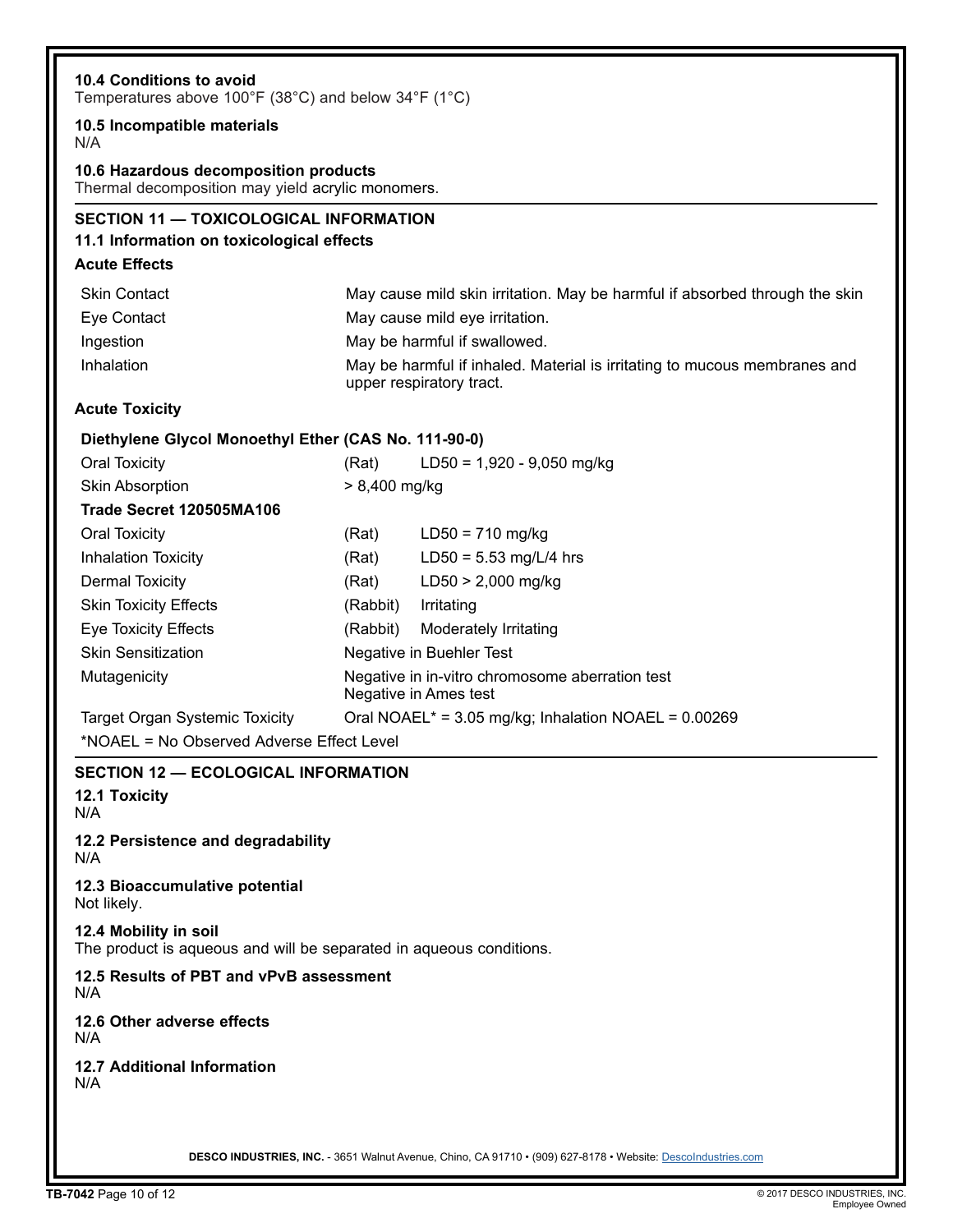# **SECTION 13 — DISPOSAL CONSIDERATIONS**

### **13.1 Waste treatment methods**

Product **Coagulate the emulsion by the stepwise of Ferric Chloride and Lime.** Remove the clear supernatant liquid and flush to a chemical sewer. Incinerate the solids and the contaminated material according to local and federal regulations.

### **13.2 Additional information**

N/A

# **SECTION 14 — TRANSPORT INFORMATION**

This product is not classified for transport under ADR/IMDG regulations.

This product is not classified as a flammable liquid according to DOT and IATA transportation standards and is not regulated as such.

| 14.1 UN Number                                                             | N/A |
|----------------------------------------------------------------------------|-----|
| 14.2 UN proper shipping name                                               | N/A |
| 14.3 Transport hazard class(es)                                            | N/A |
| 14.4 Packing group                                                         | N/A |
| 14.5 Environmental hazards                                                 | N/A |
| 14.6 Special precautions for user                                          | N/A |
| 14.7 Transport in bulk according to Annex II<br>of MARPOL and the IBC Code | N/A |

## **SECTION 15 — REGULATORY INFORMATION**

### **15.1 Safety, health and environmental regulations/legislation specific for the substance or mixture**

Physical/Chemical Indication Non-flammable

**\*These items are listed and subjected to the reporting requirements of the SARA Title III Section 313 Inventory of the Emergency Planning and Community Right-To-Know Act of 1986 and of 40 CFR37.**

CAS Number: 111-90-0 with Maximum weight 25%

International Inventories at All components of this product are listed on or exempt from CAS# Level

| Following Inventories     | USA (TCA), Canada (DSL\NDSL)                                                                                |
|---------------------------|-------------------------------------------------------------------------------------------------------------|
| California Proposition 65 | This product is not subject to the reporting requirements under California's<br>Proposition 65              |
| <b>EINECS Status</b>      | All components are included in the EINECS Inventories.                                                      |
| <b>TSCA</b>               | All ingredients of this product are listed or are excluded from the listing on<br>the U.S. Toxic substance. |
| REACH                     | This product does not required REACH registration.                                                          |

# **RIGHT TO KNOW (RTK)**

| Ingredients                                   | CAS#                                                                                                                                                                                                                                                              | <b>MARTK</b> | <b>NJRTK</b> | <b>PARTK</b> |  |
|-----------------------------------------------|-------------------------------------------------------------------------------------------------------------------------------------------------------------------------------------------------------------------------------------------------------------------|--------------|--------------|--------------|--|
| Water                                         | 7732-18-5                                                                                                                                                                                                                                                         |              |              | X            |  |
| Diethylene glycol monoethyl ether             | $111 - 90 - 0$                                                                                                                                                                                                                                                    |              | X            | X            |  |
| Tributoxyethyl phosphate                      | 78-51-3                                                                                                                                                                                                                                                           |              | X            | X            |  |
| <b>WHIMIS</b>                                 | Canada hazard class: Non-controlled. This product has been classified<br>according to the hazard criteria of the CPR and the MSDS contains all the<br>information required by the CPR.                                                                            |              |              |              |  |
| <b>REACH</b>                                  | Regulation (EC) No 1907/2006 concerning the Registration, Evaluation,<br>Authorization and Restriction of Chemicals. As of 2012-09-27 Desco<br>Industries Inc. has completed an assessment of all of our products and is<br>not under any obligation to register. |              |              |              |  |
| <b>15.2 Chemical Safety Assessment</b><br>N/A |                                                                                                                                                                                                                                                                   |              |              |              |  |
|                                               | DESCO INDUSTRIES, INC. - 3651 Walnut Avenue, Chino, CA 91710 • (909) 627-8178 • Website: Descolndustries.com                                                                                                                                                      |              |              |              |  |